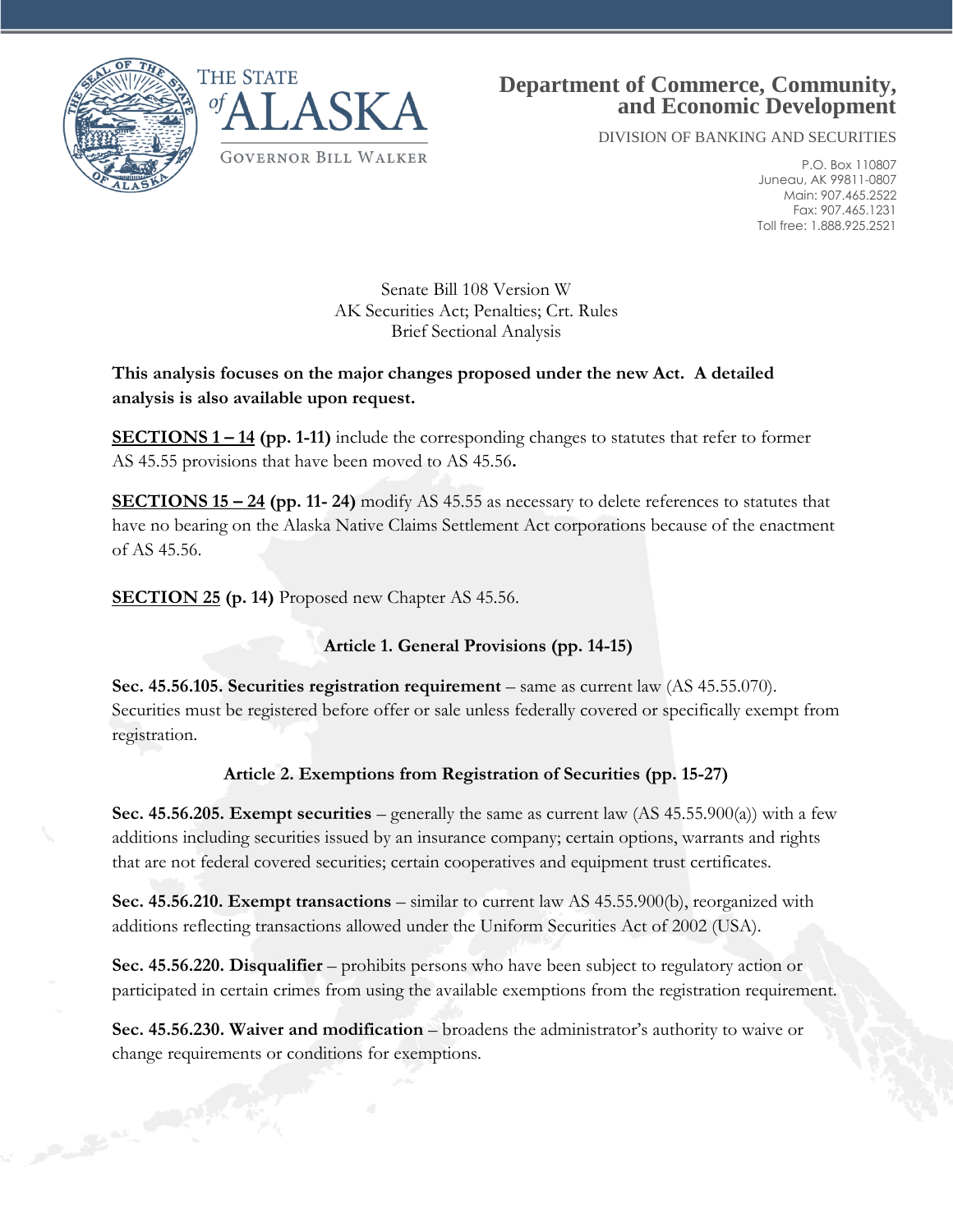**Sec. 45.56.240. Denial, suspension, revocation, condition, or limitation of exemptions** – same, although the appeal rights and hearing information is moved to Article 6.

**Article 3. Registration of Securities and Notice Filing of Federal Covered Securities. (pp. 27- 39)** Note: No significant changes to registration provisions from AS 45.55. Material changes are noted by section.

**Sec. 45.56.305. Securities registration by coordination** – registration statement must be on file with the Administrator for 20 days unless reduced by regulation. 10 days is the current requirement. References to prompt notice by telegram are deleted.

**Sec. 45.56.310. Securities registration by qualification – adds a new requirement that filers** disclose pending litigation that materially affects the issuer or litigation that is known to be contemplated by governmental authorities.

**Sec. 45.56.320. Securities registration filings** – allows the administrator to set escrow time by regulation or order for certain securities issued to a promoter or to other persons at a price substantially less than the public offering price.

**Sec. 45.56.330. Notice filing of federal covered securities** – allows imposition of late fees.

**Sec. 45.56.340. Viatical settlement interests** – combines current AS 45.55.120 and AS 45.55.905(c) to explain the joint regulation of these interest by the Securities and Insurance statutes.

**Sec. 45.56.350. Waiver and modification** – administrator allowed waiver authorities consolidated from other sections.

Sec. 45.56.360. Denial, suspension, and revocation of securities registration – adds requirement to establish regulations explaining what conduct may be fraud upon purchasers; unreasonable discounts, compensation, profits (including options, etc.) and terms that are unfair, unjust or inequitable.

## **Article 4. Broker-dealers, Agents, Investment Advisers, Investment Adviser Representatives, and Federal Covered Investment Advisers. (pp. 39-64)**

Firm, salesperson, and adviser registration (licensing) provisions are reorganized into one article, making it more user-friendly than current law. Notable changes are listed below.

**Sec. 45.56.405. Broker-dealer registration requirement and exemptions** – includes a new "snowbird exemption" to facilitate ongoing broker-customer relationships with customers who have established a second or other residence and clarifies the number of transactions a broker-dealer may effect annually (3) if not registered in Alaska.

**Sec. 45.56.410. Limited registration of Canadian broker-dealers and agents** – changed annual renewal to December 31 from December 1.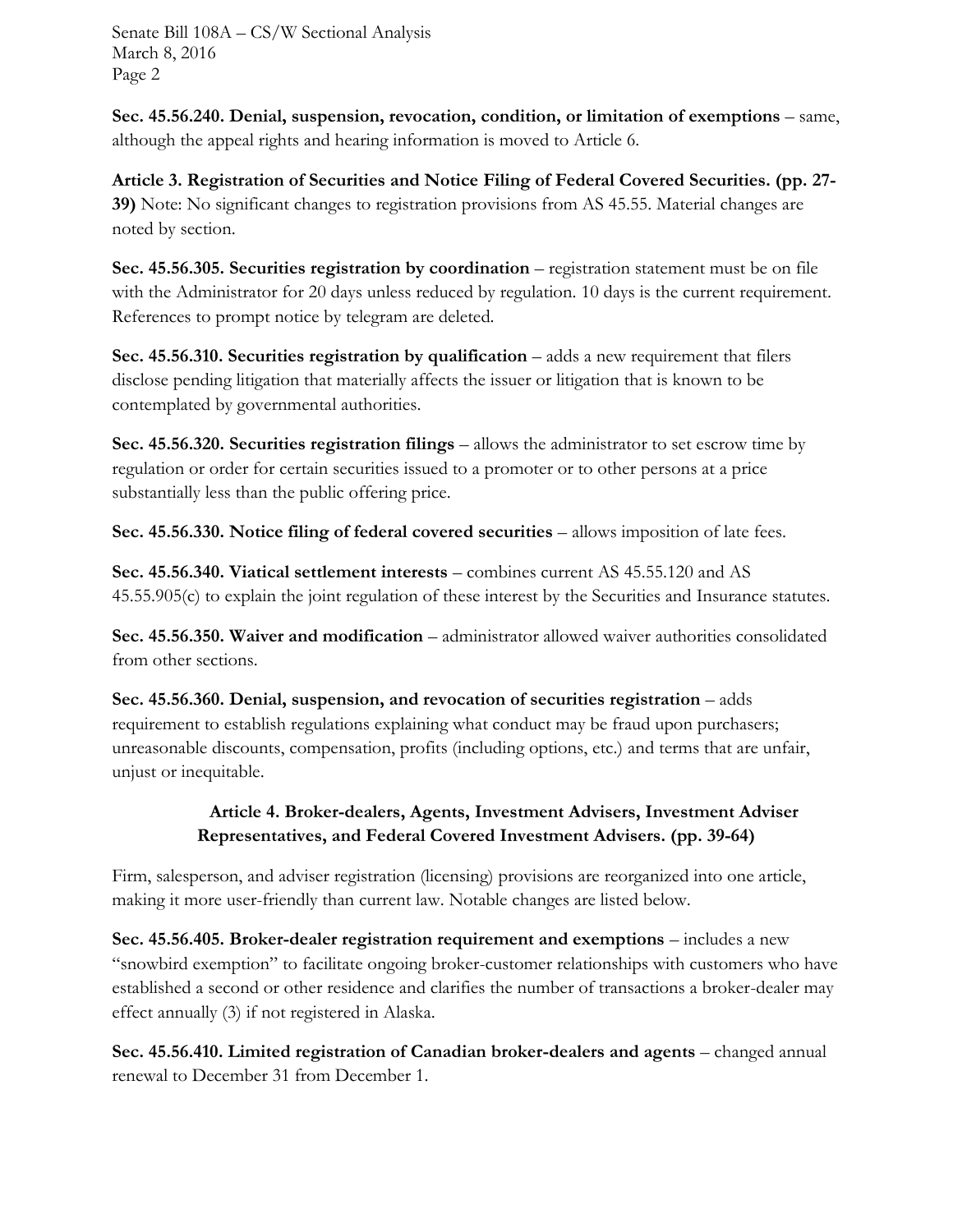**Sec. 45.56.420. Registration exemption for merger and acquisition broker – this new provision** exempts mergers and acquisitions brokers from registration (licensing) requirements because these transactions are typically between knowing parties with adequate legal counsel and scrutiny. The exemption is not available if the broker actually handles the securities exchanged in the transaction or otherwise represents an issuer or public shell company, or is subject to Securities and Exchange Commission action.

**Sec. 45.56.430. Agent registration requirement and exemptions – the rewrite of this section** includes a statement of the types of business covered here instead of in a definitional section.

**Sec. 45.56.435. Investment adviser registration requirement and exemptions** – includes a new "snowbird" exemption that matches the broker-dealer exemption in Sec 45.56.405.

**Sec. 45.56.440. Investment adviser representative registration requirement and exemptions** – these provisions mirror the broker-dealer agents in Sec. 45.56.430.

**Sec. 45.56.445. Federal covered investment adviser notice filing requirement** – these provisions are not separately stated in the current law.

**Sec. 45.56.450. Registration by broker-dealer, agent, investment adviser, and investment adviser representative** – combines provisions in current statute and regulations and extends the automatic registration from 30 to 45 days unless the registration is denied.

**Sec. 45.56.455. Succession and change in registration of broker-dealer or investment adviser**  – clarifies that an organizational change can generally be completed by amendment instead of a new registration (for instance a sole proprietorship moving to a limited liability company).

**Sec. 45.56.460. Termination of employment or association of agent and investment adviser representative and transfer of employment or association** – requires the registrant file a notification with the division. Allows for an immediate temporary effective registration with a new firm when there is no new disciplinary information added.

**Sec. 45.56.465. Withdrawal of registration of broker-dealer, agent, investment adviser, and investment adviser representative** – extends the effective date of registration withdrawal up to 60 days and allows a revocation proceeding to commence within one year.

**Sec. 45.56.470. Filing fees** – are established and may be paid through a designee by regulation.

**Sec. 45.56.475. Post registration requirements** – allows establishing continuing education by regulation.

**Sec. 45.56.480. Denial, revocation, suspension, withdrawal, restriction, condition, or**  limitation of registration – in addition to current provisions, allows the administrator to bar registration and includes actions taken by other regulators. Civil penalty for registrants is increased from \$2,500-\$10,000 per violation to up to \$100,000 per violation.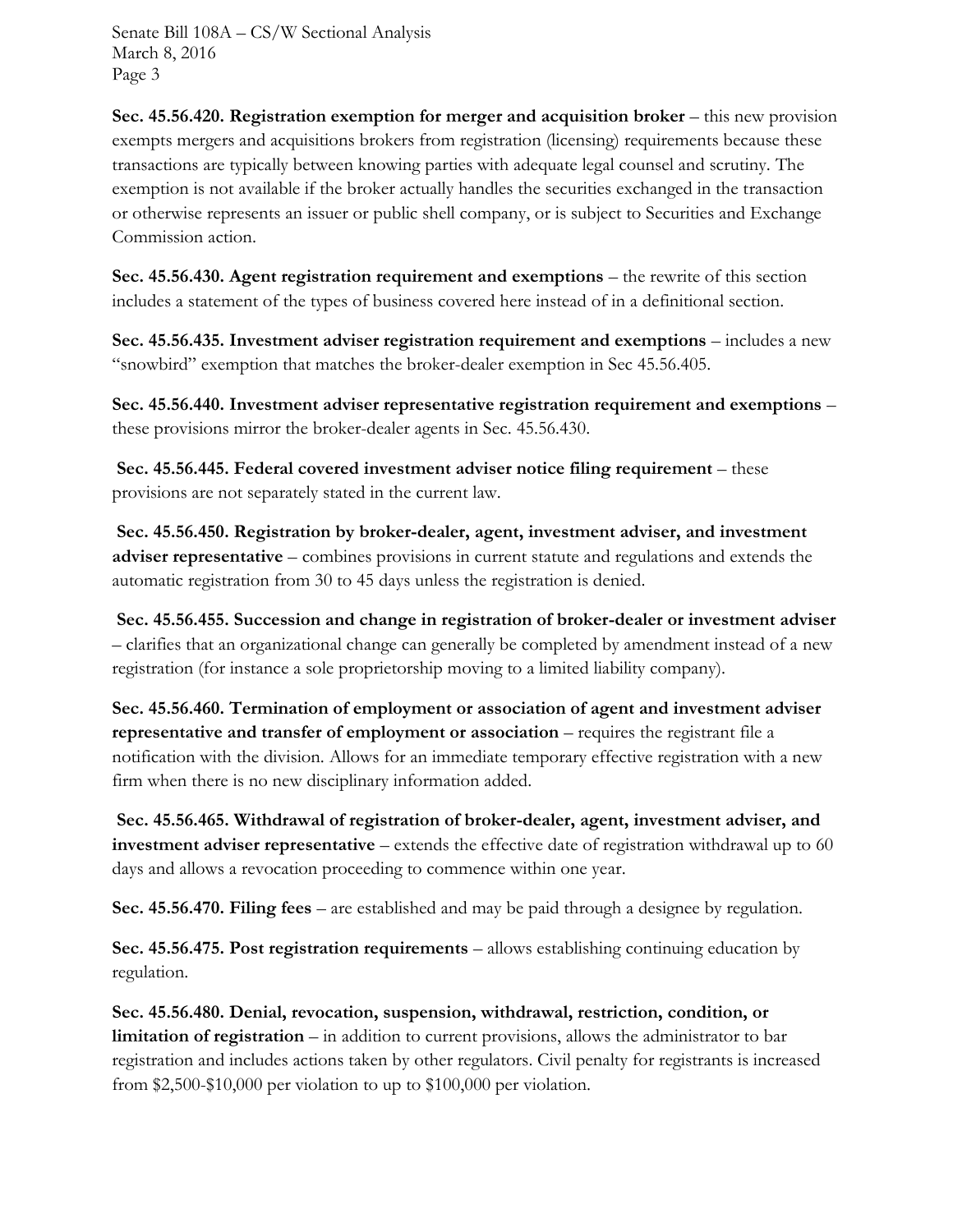#### **Article 5. Fraud and Liabilities. (pp. 64-66)**

**Sec. 45.56.505. General fraud** – same as current AS 45.55.010.

**Sec. 45.56.510. Prohibited conduct in providing investment advice – allows administrator to** define prohibited conduct by regulation.

**Sec. 45.56.520. Misleading filings** – same as current AS 45.55.160.

**Sec. 45.56.530. Misrepresentations concerning registration or exemption – same content as AS** 45.55.170.

**Sec. 45.56.540. Evidentiary burden** – same content as AS 45.55.900(c).

**Sec. 45.56.550. Filing of sales and advertising literature** – same content as AS 45.55.150.

**Sec. 45.56.560. Qualified immunity** – registered persons are not liable to other registered persons, under state defamation laws, for statements contained in disclosure records required to be filed with the administrator for purposes of licensing and potential discipline. This provision encourages full disclosure to the administrator.

#### **Article 6. Administration and Judicial Review. (pp. 66-86)**

**Sec. 45.56.605. Administration** – allows the administrator to develop and implement investor education initiatives and accept grants or donations for investor education.

**Sec. 45.56.610. Administrative files and opinions** – requires the administrator keep records according to a retention schedule and outlines publicly disclosable documents.

**Sec. 45.56.615. Public records; confidentiality** – clarifies and specifies record confidentiality.

**Sec. 45.56.620. Uniformity and cooperation with other agencies** – expands opportunity for cooperation and sharing with governmental units, regulatory organizations for collaborative efforts including regulation, enforcement and coordination to reduce the burden of raising capital by small business.

**Sec. 45.56.625. Securities investor education and training fund** – Creates a securities and investor education and training fund within the general fund to provide funds for investor education. 33% of the money received in civil penalties may go into such a fund if appropriated by the legislature.

**Sec. 45.56.630. Service of process** – same as current AS 45.55.980.

**Sec. 45.56.635. Applicability of the chapter** – same as current AS 45.55.980.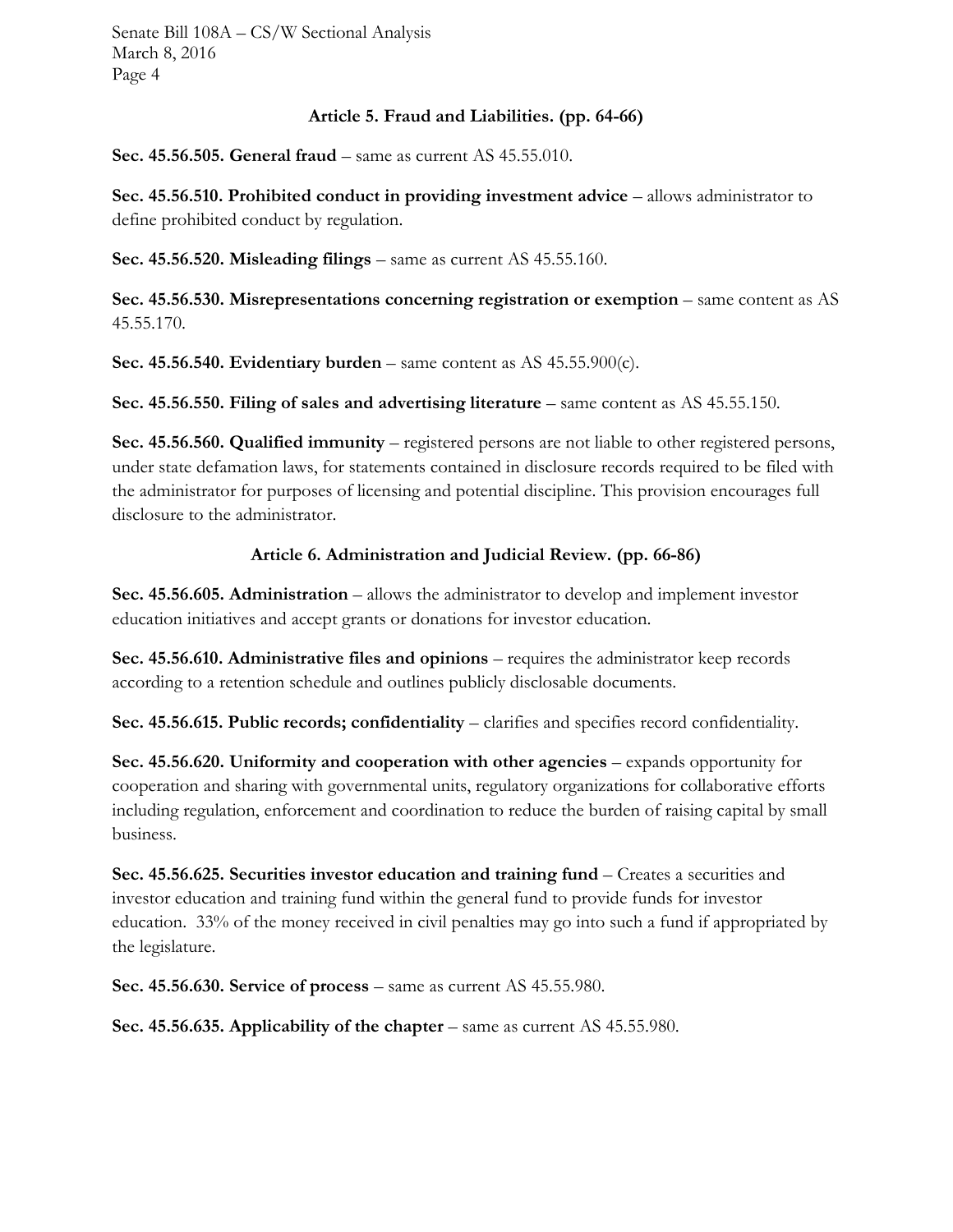**Sec. 45.56.640. Regulations, forms, orders, interpretative opinions, and hearings** – combines existing AS 45.55.950 and 45.55.970 and clarifies that GAAP compliant financial statements may only be required as allowed by federal law.

**Sec. 45.56.645. Investigations and subpoenas** – similar to existing AS 45.55.910 and allows broader cooperation with other regulators.

**Sec. 45.56.650. Administrative enforcement** – time for a respondent to make a request for hearing after an action is taken is extended from 15 days to 30 days. Civil penalties are increased from \$2,500 for a single violation and \$25,000 for multiple violations to a maximum of \$100,000 for a single violation with no cap for multiple violations. If a victim is an "older person" (a person over 60 years old), the respondent is subject to treble damages. Restitution and actual costs of investigation may be ordered. The administrator may deny the use of securities exemptions under Article 2 and registration (licensing) exemptions under Article 4 if a person violates the Act. The administrator may petition the Superior Court to enforce a final order and the Court may hold a person in contempt for violating an order of the administrator, punishable by up to \$100,000 per violation, in addition to any administrative penalties that were originally assessed.

**Sec. 45.56.655. Civil enforcement** – the administrator may seek remedies such as asset freezes, an order of rescission, restitution, and civil penalties of up to \$100,000 per violation, and all damages may be trebled if the victim is an "older person" (person over 60 years of age).

**Sec. 45.56.660. Civil liability** – outlines instances where the seller is liable to the purchaser and potential remedies (actual damages generally); also describes instances where the buyer may be liable to the seller.

**Sec. 45.56.665. Rescission offers** – outlines the rescission offer process, including a new requirement that the offeror must demonstrate his or her ability to pay and then actually pay as promised.

**Sec. 45.56.670. Criminal enforcement** – knowing violations of the Act and fraud are punishable as class C felonies punishable under AS 12.55.125. Unknowing violations are punishable as class A misdemeanors and fine of not more than \$100,000. Individuals who alter or destroy evidence are guilty of a class C felony and a fine of not more the \$500,000 or both.

**Sec. 45.56.675. Judicial review** – appellants have 30 days to request review of a final order.

### **Article 7. Miscellaneous and Additional General Provisions. (pp. 87-98)**

**Sec. 45.56.710. Reimbursement of expenses incident to examination or investigation** – same as AS 45.55.915.

**Sec. 45.56.720. Electronic records and signatures** – facilitates filing of electronic records and signatures. Consumers must consent and have the option to withdraw such consent.

**Sec. 45.56.730. References to federal statutes** – a list of all federal statutes referenced in the Act.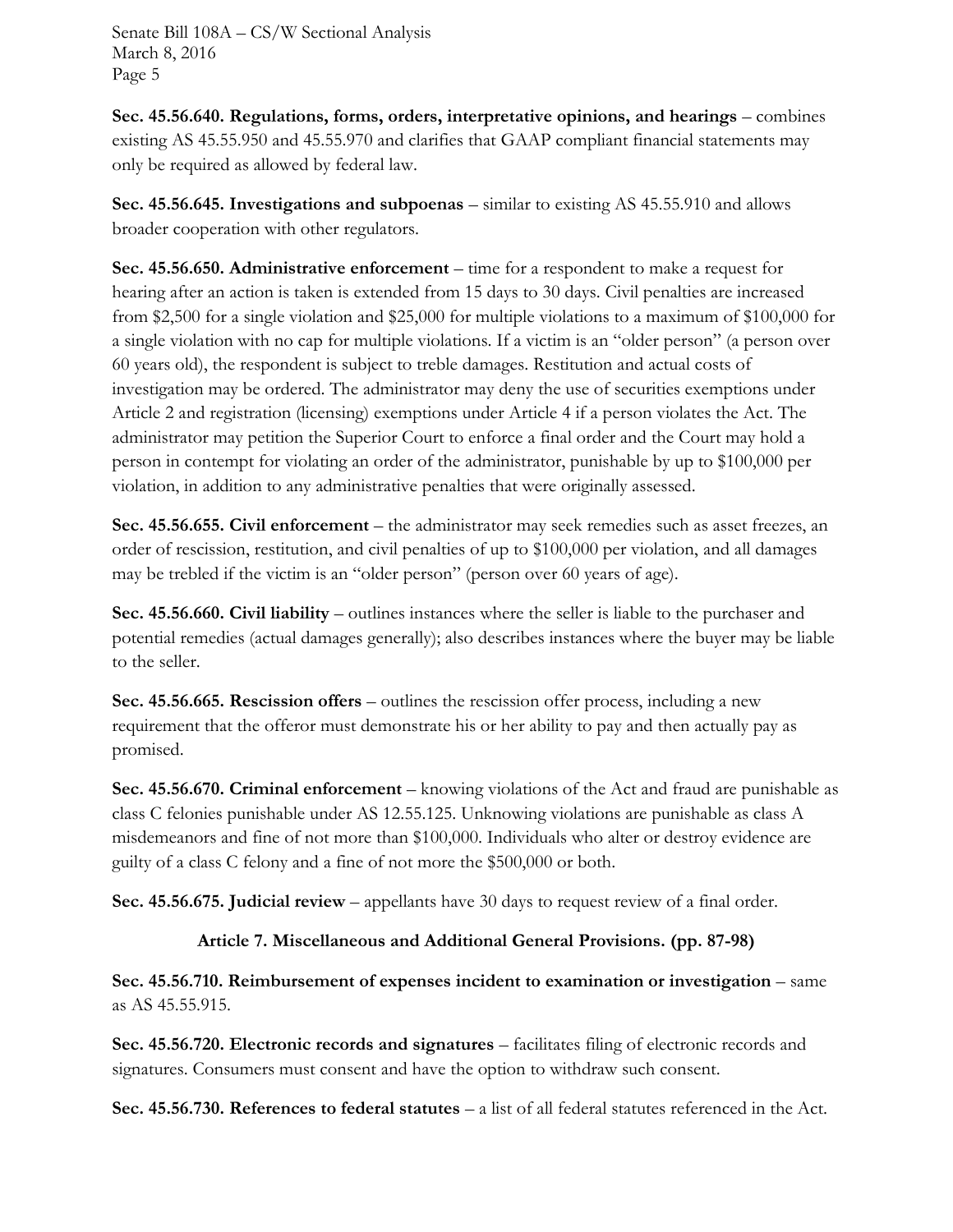**Sec. 45.56.740. References to federal agencies** – notes that a reference to an agency of the United States is also a reference to a successor agency.

#### **Sec. 45.56.900. Definitions.**

- Updates federal citations
- New definitions include:
	- o Disqualifier
	- o Filing
	- o Institutional investor (reflects federal law)
	- o Insurance company
	- o Insured
	- o International Banking Institution
	- o Offer to purchase
	- o Older person a person that is age 60 or older (from AS 47.45.290, 47.62.090, and 47.65.290(6))
	- o Price amendment
	- o Record
	- o Self-regulatory organization
	- o Sign

**Sec. 45.56.995. Short title.** This chapter may be cited as the Alaska Securities Act.

**SECTIONS 26 – 28 (pp. 98-102).** Citations are modified to reflect Chapter 45.56 in place of Chapter 45.55 references; federal law citations are updated.

**SECTION 29 (pp. 102-103)** – Repeals statutes that are no longer needed in AS 45.55 because they do not apply to Alaska Native Claims Settlement Act corporation proxy solicitations.

**SECTION 30 (p. 103)** – Amends indirect Court Rules relating to changes in AS 45.56.

**SECTION 31 (p. 103)–** Allows the department to adopt transition regulations to implement the Act.

**SECTION 32 (pp. 103- 104))** – Amends the law to effect transition and application of AS 45.55 for existing proceedings, existing rights and duties.

**SECTION 33 (p. 104)** – Reviser's instruction to rename AS 45.55 to Alaska Native Claims Settlement Act Corporations Proxy Solicitations and Initial Issuance of Stock.

**SECTION 34** (p.104) – Conditional Effect. Certain of the changes to the Securities Act will only take effect if Court Rule changes in Section 24 are passed by two-thirds majority vote of each the House and Senate.